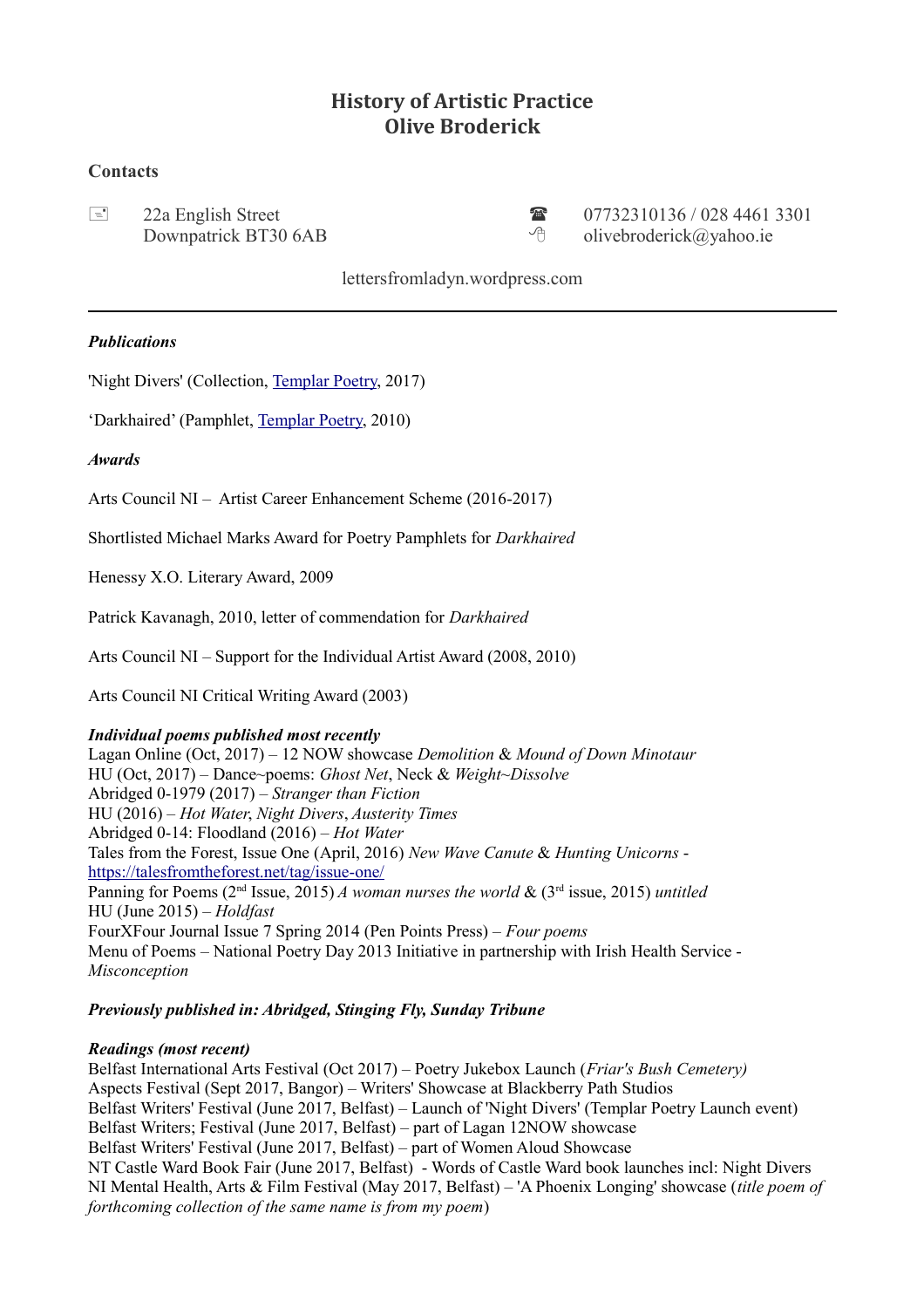'Coast to Coast' Poetry Day Ireland Lyric event (April 2017, Belfast) – first showing of short film 'Hint of the Sea in the Breeze at Steamboat Quay' & reading Templar Launches, Keats House (April 2017, London) – 'Night Divers' launch event International Women's Day Reading (March 2017, Dublin) – Women Aloud, WomenXBorders Showcase

Newry Writers' Festival (June 2016, Newry) – Local showcase incl: Words for Castle Ward Marginal Theatre and Poetry NI (April 2016, Belfast) – Celebration of Shakespeare Poetry Day Ireland Showcase Reading (28 April, The Book Reserve, Belfast) Women Aloud NI – (8 March, North Down Museum, Bangor) Templar  $10<sup>th</sup>$  anniversary reading  $- (17$  April, No Alibis, Belfast) Word of Mouth Reading – (Nov 2014) – with Kerrie Hardie, Ray Givans The Squat Pen – (Nov 2013) *Previously: British Library, London / Olympia, Greece / No Alibis, Belfast / Derwent Poetry Festival, Derbyshire / O Bheal, Cork / Strabane*

## *Poetry/Dance collaboration*

[Knowing the Dance \(ACES project\).](https://youtu.be/5blUPszSgqE) Dance~poem sequence with dance artist/researcher Paula Guzzanti and musician Martin Devek.

### *Performances*

Performances – Brian Friel Theatre, Belfast, 17 November Premiere – Down Arts Centre, 9 September Preview performance – Dance House (Dance Ireland Residential Residency 8-11 August 2017) Work in Progress showcase & workshop – As part of QUB's Anthropology Department's 'Evolving Fields' Conference (6 June 2017)

## *Poetry/Artist collaborations*

NI Screen Digital Archive Short film – *[Hint of the Sea in the Breeze at Steamboat Quay](http://digitalfilmarchive.net/media/hint-of-the-sea-in-the-2151)* (project part of BFI's Britain on Film Project, produced, directed & edited by TACA) Product of Perception (curated by Geraldine O'Kane) – *VI Tristichs (after Valium Eye) Abrided 0-13 (Crash) – Maria McKinney/Olive Broderick commissioned piece from postcard series (2013) curated by Abridged.* 'The Man Who Wasn't There' with Sharon Regan (poem to accompany degree show piece and work series) Rapunzel/Fortresses – ceramic mixed media piece by Joy Gray referencing Rapunzel Oxfam Calendar – *Making Mandorlas*  National Trust Calendar – *untitled* Almost (Ken Haddock) – lyrics *Almost* (title track); *Your Sonnet* (hear at [www.myspace.com/kenhaddock](http://www.myspace.com/kenhaddock) *This Corner of Lecale (Laura Plummer) – The Dream Set (poem / slow air) Patrick's Dream / Tribute to* 

## *Education & Writing Development*

*Peader O'Donnell set arr Declan Plummer)*

| <b>Knowing the Dance Masterclass:</b> | Exploring the middle place where poetry and dance/movement<br>meet with contemporary jewellery designer/choreographer<br>Sarah Warsop (Jan, 2017) |
|---------------------------------------|---------------------------------------------------------------------------------------------------------------------------------------------------|
| <b>Short Course (2015):</b>           | 'The Poet as Curator', tutor Shazea Quraishi                                                                                                      |
| <b>Attended workshops with:</b>       | Ian Sansom, Sinead Morrissey, Daragh Carville, Medbh<br>McGuckian (2001-2011)                                                                     |
| Group member:                         | Word of Mouth Collective (c.2009-2015); Write! Down (2005-<br>2010); Queen's Writers Group (2001-2011)                                            |
| <i>Postgraduate:</i>                  | 2001-2002: MA (Creative Writing), Queen's University Belfast                                                                                      |